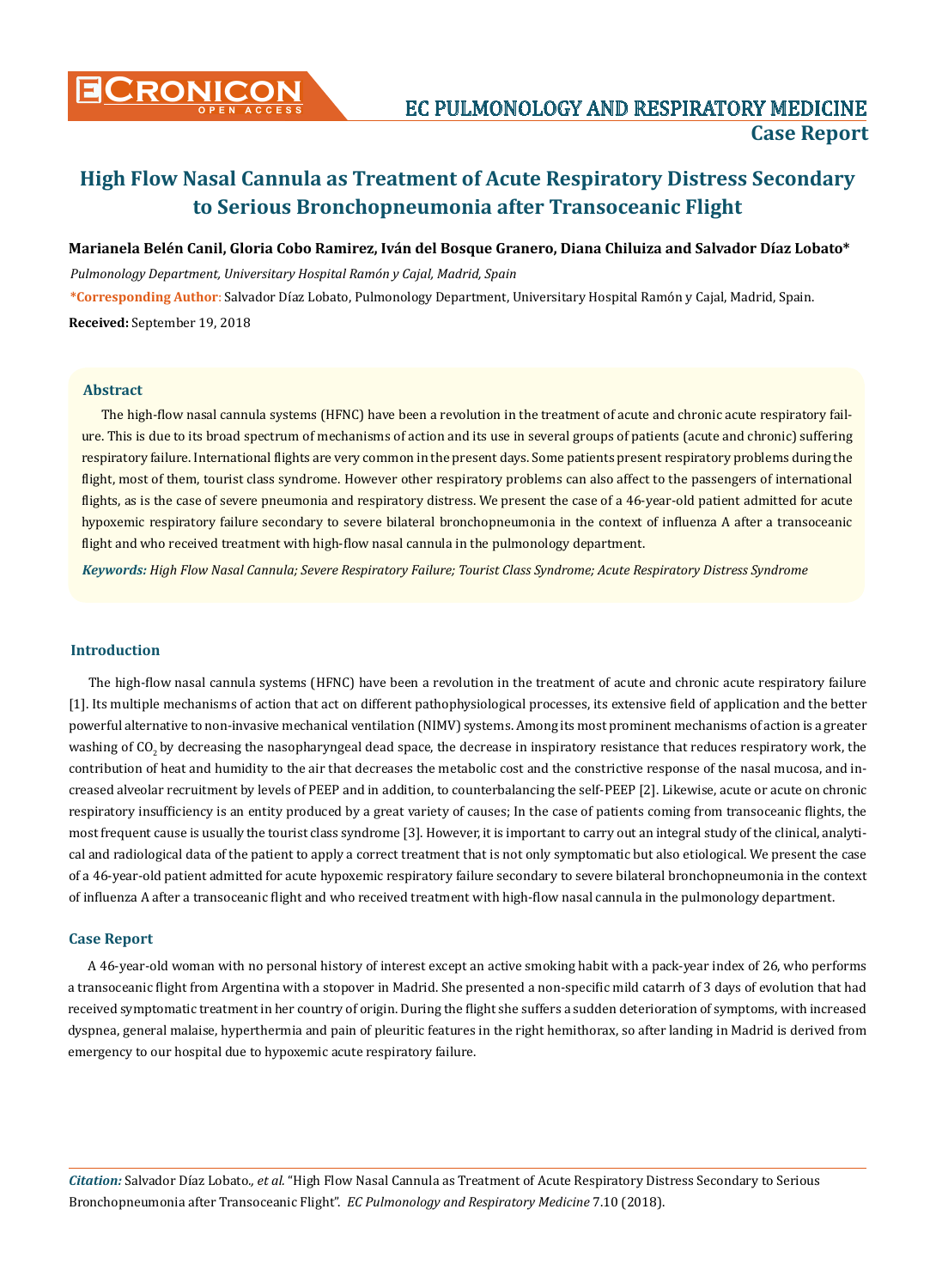Upon arrival at the hospital, she presented tachycardia and significant respiratory work, with baseline oxygen saturation of 87%, fever of 37.8ºC and inspiratory rales with a right basal predominance. The chest radiograph showed bilateral infiltrates (Figure 1) and D-dimer gave a value of 815 ng/ml. The electrocardiogram in the emergency department only showed tachycardia, without other significant alterations. The arterial gasometry showed respiratory insufficiency with pO<sub>2</sub> of 51 mmHg, pH of 7.41, pCO<sub>2</sub> of 34 mmHg, HCO<sub>3</sub>- of 21.6 mEq/L, balance of -2.2 and SatO<sub>2</sub> 86.1%. An angio-CT scan was performed which rules out the presence of filling defects in the pulmonary arteries. However, the study showed bilateral opacities in ground glass, of diffuse distribution and predominance in upper lobes with aerial bronchogram, suggesting as a first diagnostic option bronchopneumonia (Figure 2). The urine sample for legionella and pneumococcus was negative, suggesting infection by possible atypical bacteria. The urgent blood analysis yielded CRP values of 107.1 mg/ml, LDH of 570 U/L, PCT of 0.37 ng/ml and absence of leukocytosis.



*Figure 1: Important parenchymal infiltrate to middle fields, with occupied costophrenic sinuses.*

With the diagnosis of bronchopneumonia, the patient enters the pneumology ward to receive broad spectrum antibiotic treatment. At the time of assessing the patient in the plant, it is hypertensive and tachypneic, with significant respiratory work, dyspnea at rest, subcostal retractions and halting speech. The blood analytical control shows PCR of 235.5 mg/L, LDH of 688 U/L and PCT of 0.29 ng/ml. In view of this clinical situation, it was decided to request PCR for influenza virus and to star HFNC for treatment of severe hypoxemic respiratory failure. A flow of 60 L/min, a FiO<sub>2</sub> of 55% and a temperature of 29ºC was programmed to achieve a saturation of 92 - 93%. The first control gasometry yields the following results: pH of 7.44, pCO<sub>2</sub> of 38, pO<sub>2</sub> of 73, HCO<sub>3</sub>- of 25.8, balance of 1.7 and oxygen saturation of 95.1% with PaFiO $_2$  of 121. Twenty-four hours after entering the plant A positive PCR result was obtained for influenza virus subtype N1, so a diagnosis of Dlu was made and a treatment with oseltamivir was initiated.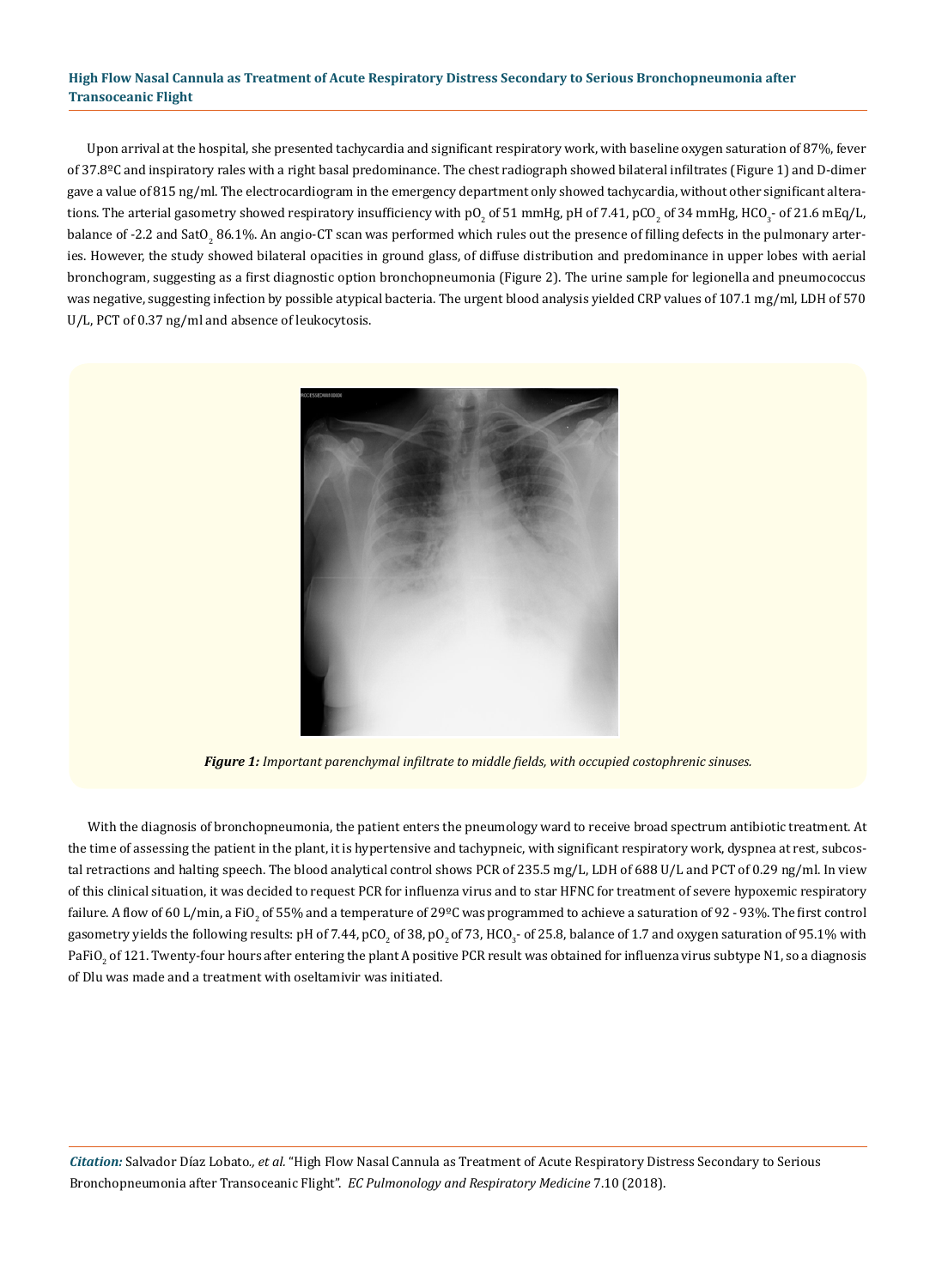

*Figure 2: CT scan showing bilateral pulmonary infiltrate in upper lobes.*

Seventy-two hours later, the patient begins with cough and clear expectoration. The patient's clinical situation was significantly better, with decreased respiratory work and dyspnea, although desaturations persist up to 82 - 83% with mobilization.



*Figure 3: CT scan performed days 1 (A) and 10 (B) of hospitalization. The images show clear improvement and resolution of the infiltrates in the upper lobes (above) and in the middle fields (below).*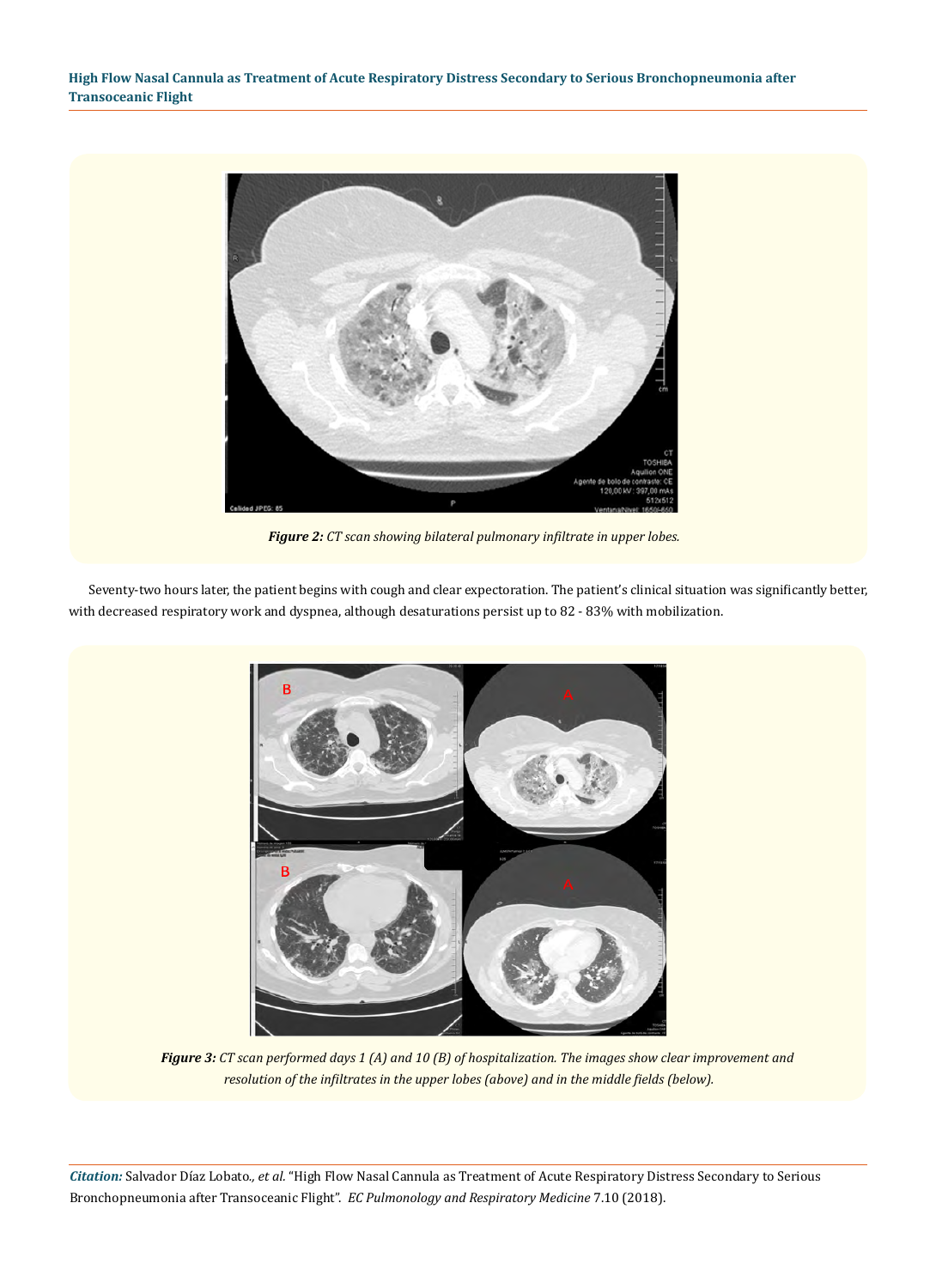Ten days after admission, HFNC weaning was started with discontinuous therapy, maintaining HFNC for 3 hours per nursing shift and throughout the night. The rest of the time the patient was with low flow nasal prongs to maintain saturation between 92 - 94%, also allowing free ambulation without ventilatory support for personal hygiene.

After 14 days of hospital admission, the decision was made to be discharged, with the patient being independent for carrying out activities of daily living without the need for supplemental oxygen and maintaining a baseline saturation of 93%. The figure 2 shows the CT scan performed on day 1 and 10 of hospitalization.

#### **Discussion and Conclusion**

International flights are very common in the present days. Parallel to its development and commercial growth, pathologies associated with its use have appeared, especially respiratory problems in the case of transoceanic flights lasting more than eight hours. The most popular problem is the tourist class syndrome.

The tourist class syndrome is the name given to thrombotic events that occur after long-distance flights, especially in patients with some risk factor. It was first described in the early fifties and since then there have been many studies that have reaffirmed the appearance of these events linked significantly to the long periods of immobilization imposed by this means of transport. Among its predisposing factors we can find those associated with the plane cabin (immobilization, hypobarism, hypoxia and low humidity), those associated with the passenger (body mass index, thrombophilia, oral contraceptives or hormone replacement therapy, cancer, smoking, age, pregnancy, recent surgery) and the interactions of both that predispose to alterations in blood coagulation. All these factors end up producing a prothrombotic state that favors the formation, release and impaction of thrombi from the lower limbs in the pulmonary circulation.

However, the clinical presentation of the tourist class syndrome is highly nonspecific and can be shared with other syndromes that present with acute respiratory failure such as acute respiratory distress syndrome (ARDS). In both cases hypoxemia of sudden onset, tachypnea, intense dyspnea, pleuritic and substernal chest pain and altered state of consciousness can be observed. In the case of ARDS, to these criteria we must add a relationship between the arterial oxygen pressure (PaO<sub>2</sub>) and the inspiratory oxygen fraction (FiO<sub>2</sub>), number of quadrants involved in chest radiography and respiratory compliance. This similarity in the clinical presentation obliges the performance of other complementary tests that allow to identify the origin of the same.

The case presented here is of special interest to reflect on the need for a correct differential diagnosis in situations of hypoxemic acute respiratory failure, since the therapeutic etiological approach of the processes is very different depending on the triggering factor. Our patient presented with a highly suggestive syndrome of the tourist class syndrome, which would have had anticoagulant therapy as its main treatment. However, the performance of complementary tests such as CT angiography, blood analysis and PCR of influenza virus, as well as the evaluation of other clinical signs, allowed us to rule out thrombotic pathology in favor of the infectious process and therefore to guide the antimicrobial treatment necessary to treat the triggering cause.

Our patient presented a severe hypoxemic respiratory insufficiency, with great clinical and radiological affectation. The management of acute respiratory failure with HFNC in the pulmonology department is innovative. Several studies have shown that it provides an improvement of the symptoms in the first hour after its application and avoids progressing to invasive measures in many situations. In the case of our patient, her great clinical deterioration, with dyspnea at rest, desaturations with minimal efforts and infiltrates in imaging tests, would have been more than sufficient reason to consult with an intensive care unit and assess the implementation of invasive measures. However, these invasive processes are accompanied by side effects, comorbidities and longer hospital stays. The management of our patient in the ward under strict monitoring allowed avoiding all these processes, with a faster recovery, allowing her to fly back to her country in a shorter time. This also optimized health spending.